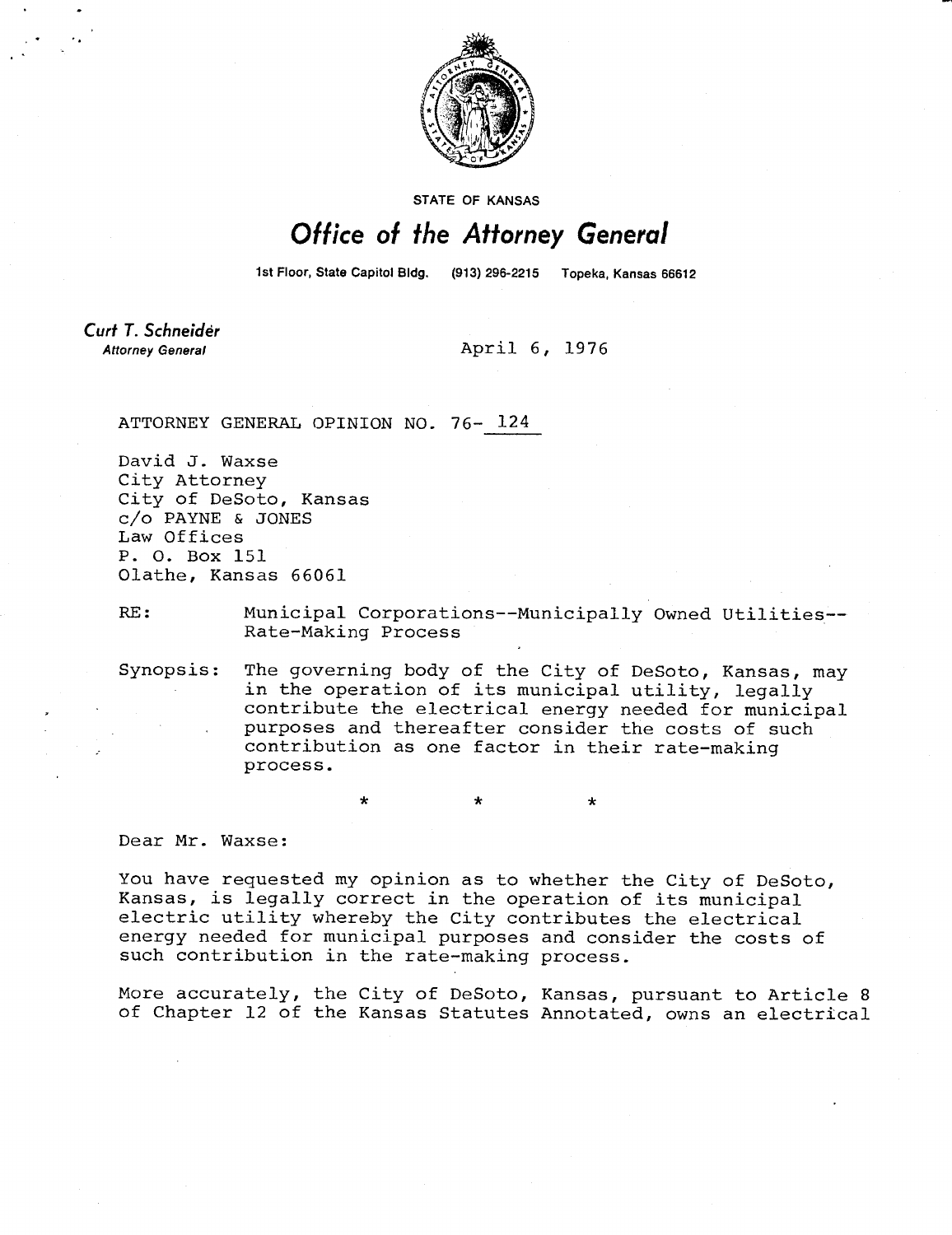David J. Waxse Page Two April 6, 1976

distribution system within the City of DeSoto, Kansas. Pursuant to contract, the Kansas Power & Light Company sells electrical energy to the City of DeSoto for the City's resale to its inhabitants. The rates that the City pays Kansas Power & Light are set by the State Corporation Commission of Kansas and are presently set out in rate schedule WSM-75.

The law is very clear that municipalities have full rights of control over municipally owned public utilities. Such public utilities are specifically excluded from control of the State Corporation Commission by K.S.A. (1975 Supp.) 66-104 which states:

> . . . The term 'public utility' shall also include that portion of every municipally owned or operated electric or gas utility located outside of and more than three (3) miles from the corporate limits of such municipality, but nothing in this act shall apply to a municipally owned or operated utility, or portion thereof, located within the corporate limits of such municipality or located outside of such corporate limits but within three (3) miles thereof. [Emphasis added.]

K.S.A. (1975 Supp.) 12-808 further provides as follows:

"Subject to the provisions of K.S.A. 66-104 and 66-131, as amended, any city operating waterworks, fuel, power or lighting plant may sell and dispose of water, fuel, power or light to any person within or without said city."

Where a municipality owns its own electric distribution services, it has a right to charge customers who make use of the services just as does a privately operated public utility. The fixing of rates for such services supplied by municipality-owned utility is a legislative act. See, 12 McQuillan's Municipal Corporations § 35.37 and Holton Creamery Co. v. Brown, 137 Kan. 418, 20 P.2d 503 (1933).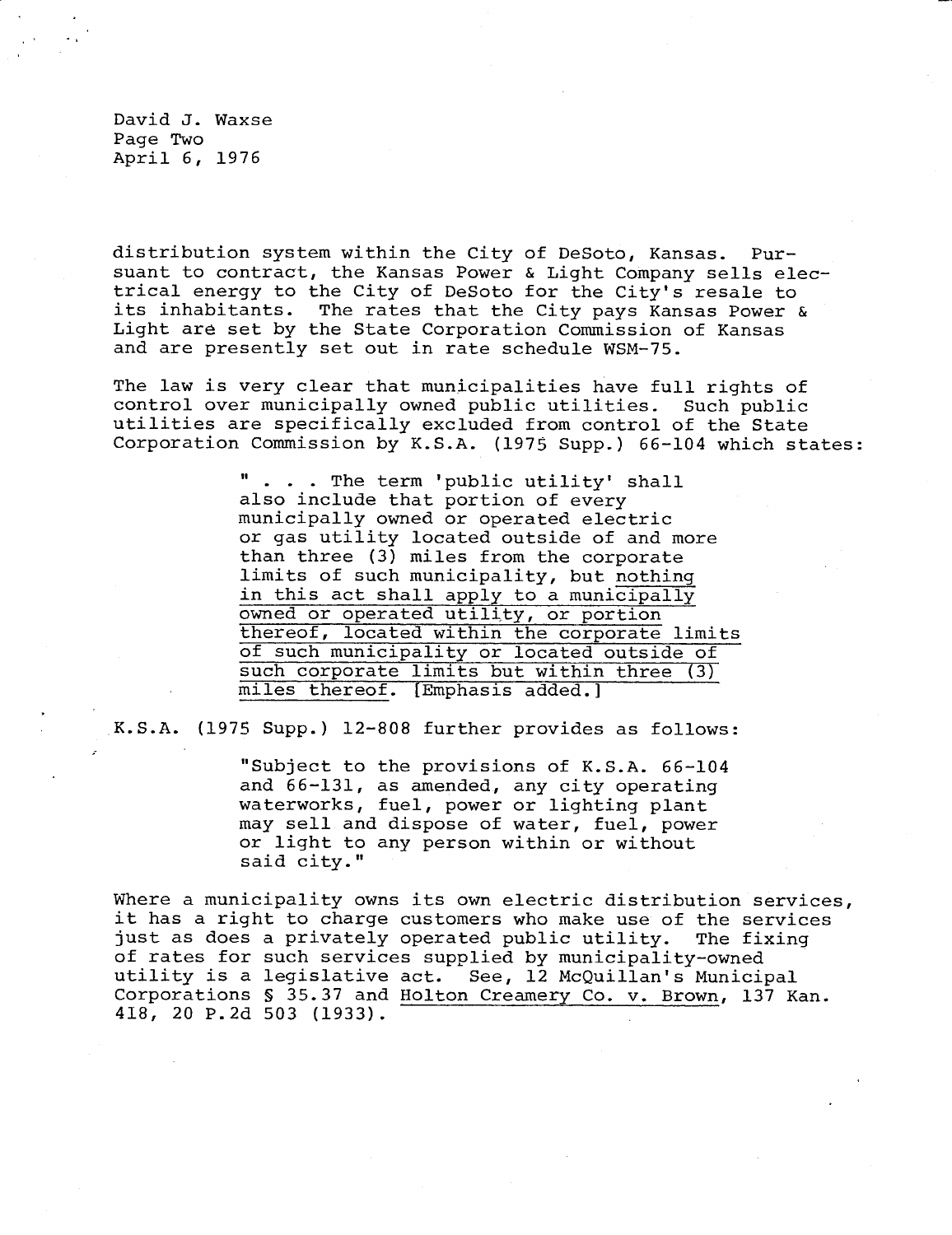David J. Waxse Page Three April 6, 1976

The Kansas Supreme Court further stated in Holton Creamery Co. v. Brown, supra, that the rates charged must be reasonable. The same is stated in 12 McQuillan's Mun. Corp. § 35.37(a) where it goes on to state:

> . . . reasonable discretion must abide in the officers whose duty it is to fix rates. Their determination should not be disturbed if there is any reasonable basis therefor or unless it is proved that the rates are excessive and the actions of the rate fixing officers illegal and arbitrary. It will be presumed in the absence of any showing to the contrary that the municipality acted properly. A rate lawfully established is assumed to be reasonable in the absence of any showing to the contrary, or a showing or mismanagement, fraud, or bad faith, or that the rate is capricious, arbitrary, or unreasonable. Each case must be decided on its own facts. The burden of proof is on the party claiming unreasonableness or discrimination."

To understand what is involved in the rate setting process used by the City of DeSoto, it is essential that there be a complete understanding of the present electrical distribution system. The system itself, consisting of transmission lines and poles, transformers, meters, and the accessories thereto, has been purchased by the City through the use of revenue bonds issued at various times over the past thirty years. The present electrical distribution system and water system are considered as one unit for the purposes of revenue bonds issued on the system. At the present time, it is estimated that the present value of the system is approximately one-quarter million dollars. There are presently outstanding approximately \$143,000.00 in revenue bonds which are paid from the revenues from the electrical distribution system and the water system. The greater part of the income from the two systems comes from the electrical system. The previously described bonds are subject to the conditions set out in K.S.A. 10-1208 which provides as follows: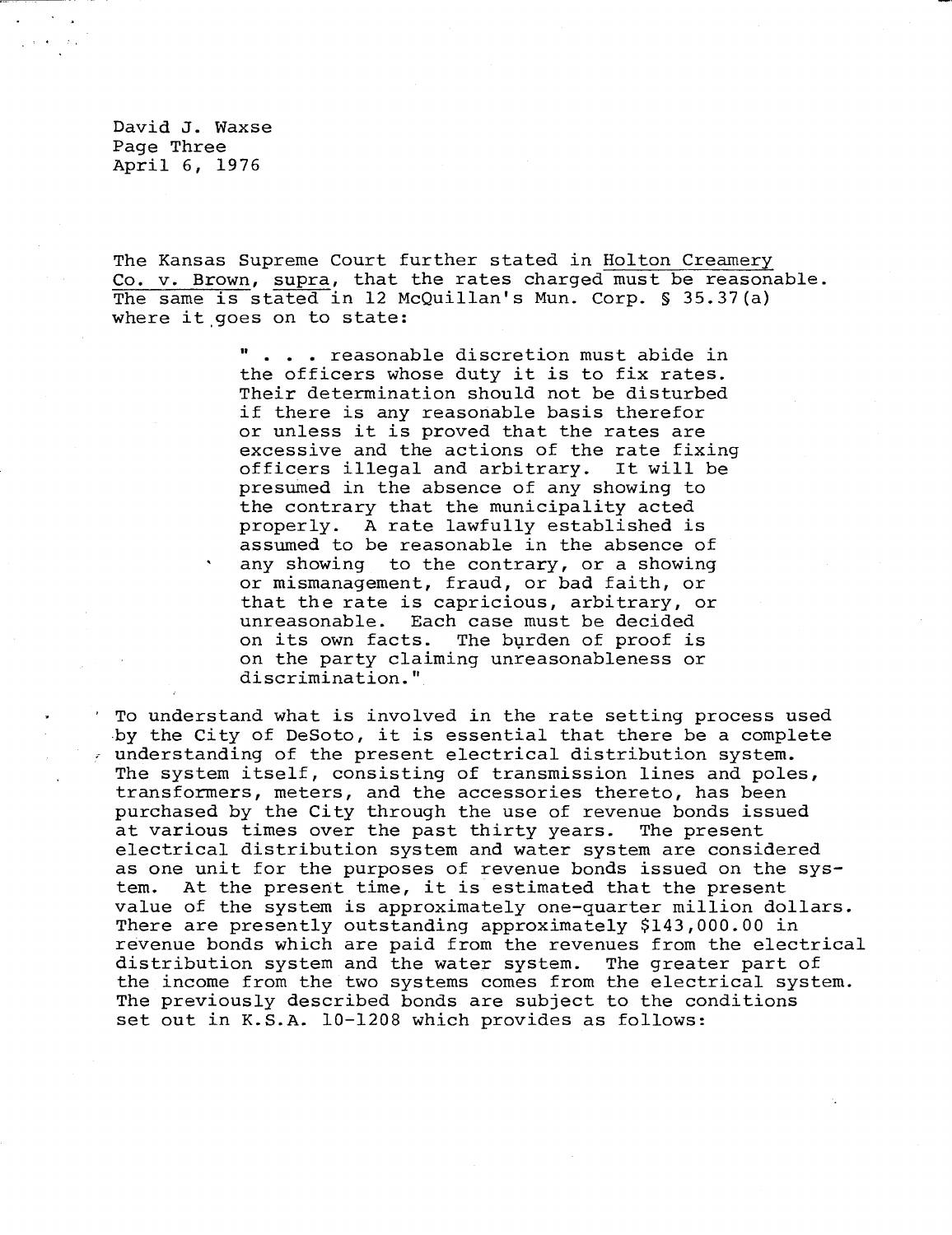David J. Waxse Page Four April 6, 1976

> "Provision shall be made by appropriate enactment by the governing body or other proper officers having the control and management of the utilities of said bonds by fixing rates, fees, or charges for the use of or services rendered by such utility, which rates, fees, or charges shall be sufficient to pay the cost of operation, improvement and maintenance of the utility, provide an adequate depreciation fund, and pay the principal of the interest upon said bonds when due . . . "

Thus, in establishing electrical rates for the City of DeSoto, I am informed that the costs in the following general categories are considered by the Governing Body:

- 1. Cost of electrical energy purchased from Kansas Power & Light.
- 2. Operating costs including salaries and fringe benefits.
- 3. Maintenance costs, including purchase of equipment and materials.
- 4. Depreciation costs sufficient to cover additions and replacements to the system.
- 5. Amortization costs sufficient to cover the principal and interest payments on the outstanding bonds and indebtedness.
- 6. A reasonable return on the City's capital investment in the system.

Included within the operating costs are the cost of electrical energy lost in transmission within the system and the costs of the electrical energy contributed for municipal use in the street lighting systems and other municipal purposes.

Once all of these costs are determined, a rate must be established which, when applied to the actual amount of electrical energy sold to customers, will provide an amount sufficient to cover the costs in question as is required by statute. As the electrical distribution system was developed in the City of DeSoto, the Governing Body has always taken the position that it will contribute the cost of any municipal use and, therefore, no meters have ever been installed on the various municipal users of electrical energy. It is estimated at the present time to install such meters would have cost approximately \$15,000.00.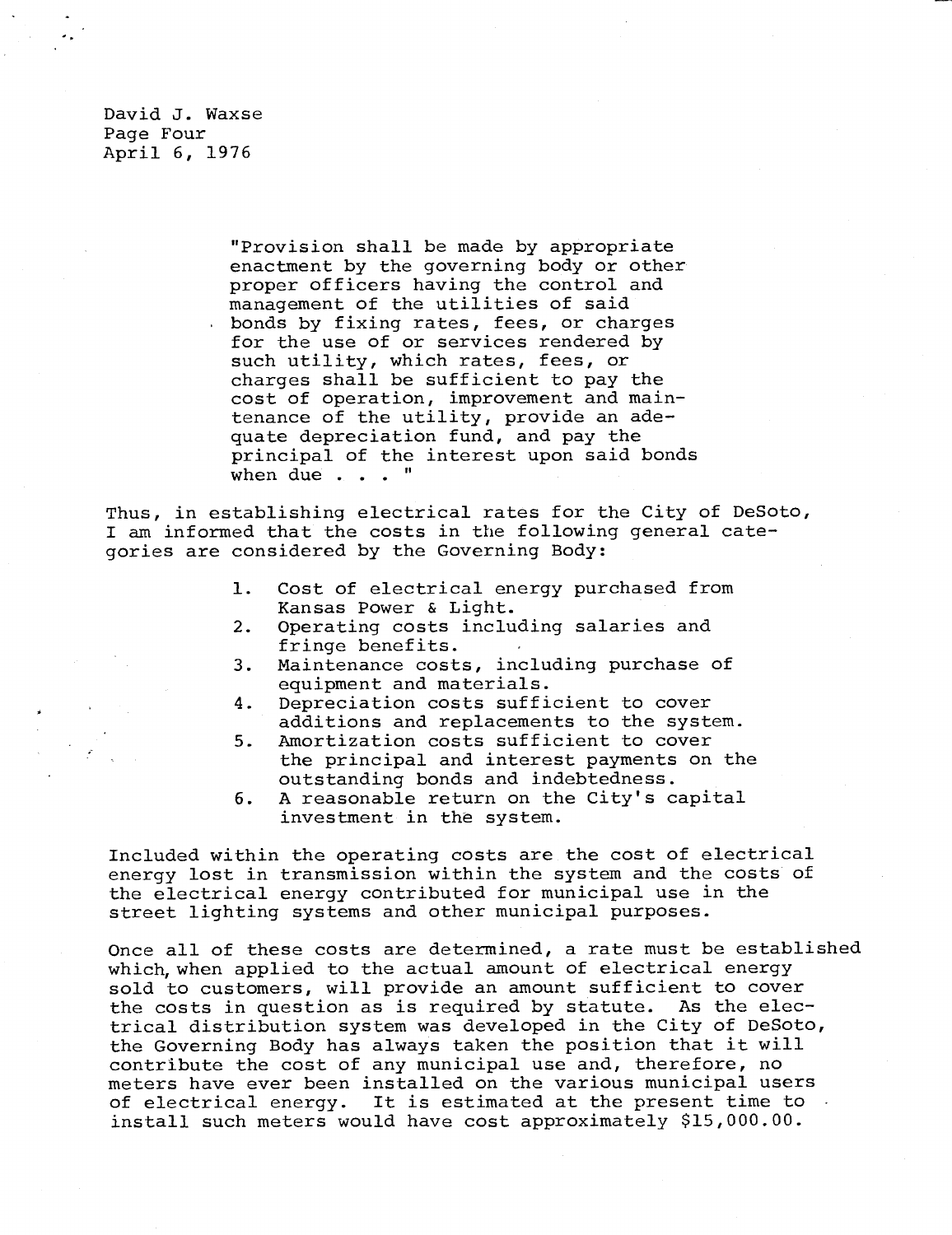David J. Waxse Page Five April 6, 1976

Customers of the electrical distribution system operated by the City of DeSoto are billed only for the electrical use shown on the meters measuring their specific use. Such customers are not billed for the use of any electrical energy other than that used by them directly. I am told that they do not pay in full or share the cost of electrical service furnished another user.

The question, thus, remains whether the City in the exercise of its legislative power as a rate-making body can use as one factor in establishing such rates the contribution of electrical energy for municipal purposes. According to 12 McQuillan's Mun. Corp. § 35.37(g), it is clear that a municipality may furnish free services for municipal and charitable purposes. The cases dealing with this question have talked often in terms of whether or not it is discriminatory to provide free service. In New York Telephone Company v. Seagull Cooper Co., 96 NE 109 (N.Y. 1911), the Court held, "discriminations, however, in favor of the public are not opposed to public policy because they benefit the people generally by relieving them of part of their burdens." In City of Belfast v. Belfast Water Co., 98 At. 738 (Maine 1916), the Court held:

> . . . free service to the public is not, at common law, unreasonably, and therefore unlawfully, discriminatory. The law against unreasonable discrimination rests on public policy. It is forbidden because it is opposed to the interest of the public, which requires that all should be treated alike under like circumstances. Discriminations, however, in favor of the public are not opposed to public policy, because they relieve the people generally of part of their burdens. In the absence of legislation upon the subject such discriminations cannot be held illegal as a matter of law without overturning the foundation upon which the rule itself is built." 98 At. at 742

In Fretz v. City of Edmond, 168 P. 800 (Olka. 1917), the Court held:

> "The contention that the city has the power in proper case it give from the resources of its public service plants to public institu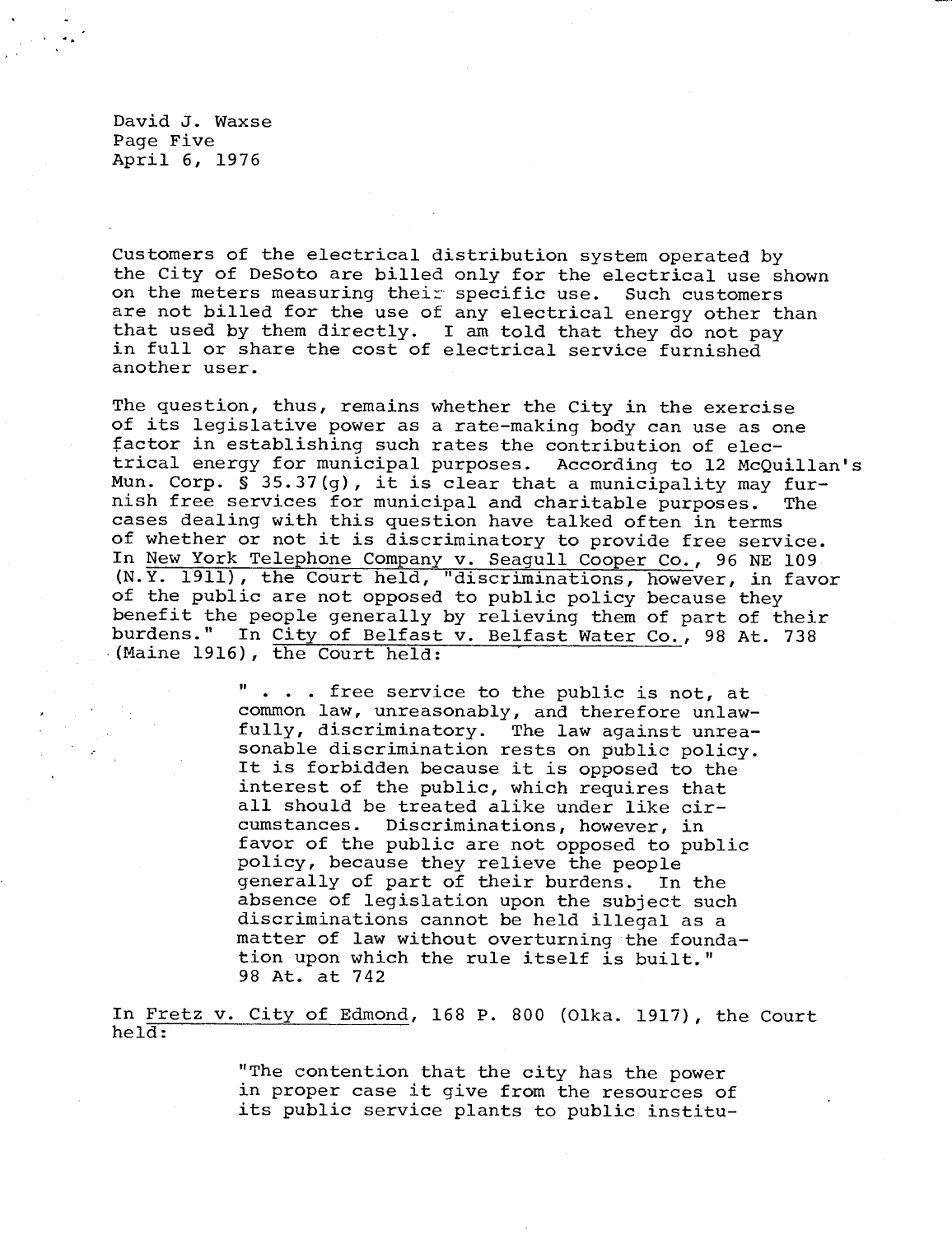David J. Waxse Page Six April 6, 1976

 $\sim 2$  .

tions or public uses without unjustly discriminating against the rights of its inhabitants seems to be supported by reason, logic, and abstract justice. A fire originates within the borders of a city upon the property owned by some person who has never been a user of the city water. The fire is extinguished by water furnished by the city plant. Can it be said that the city is required to install a meter at some place upon the hose line in order to determine the number of thousand gallons for which the owner of the property must pay, or that by failing so to do and giving the water, not only for the benefit of the private individual, but the for benefit of the public, it unjustly discriminated against some person who has paid for all the water that he used? The statement of the proposition, of course, reveals its absurdity, and shows that the conduct of the city must be based, pot upon discrimination which is not essentially unjust. The public lavatories, rest rooms, public fountains, and public parks maintained by cities, are all places where water is donated for the public good. So it must seem that water might be given for use in the city hall, or the city's public buildings." 168 P. at 803

See, also, Swank v. Village of Shilo, 143 NE 2d 586 (Ohio 1957).

Although there appear to be no cases directly on point in Kansas, there is an analogous situation found in Southwestern Bell Telephone Co. v. State Corporation Commission, 192 Kan. 39, 386 P.2d 515 (1963) where at page 73 the Court concluded that contributions " . . . are necessary if a company, firm or individual is to maintain its standing and goodwill in a community. Such expenditures should be allowed as a legitimate expense in any business." In another vein, there are numerous Kansas cases describing the kind of discretion to be given a city governing body in making legislative determinations.